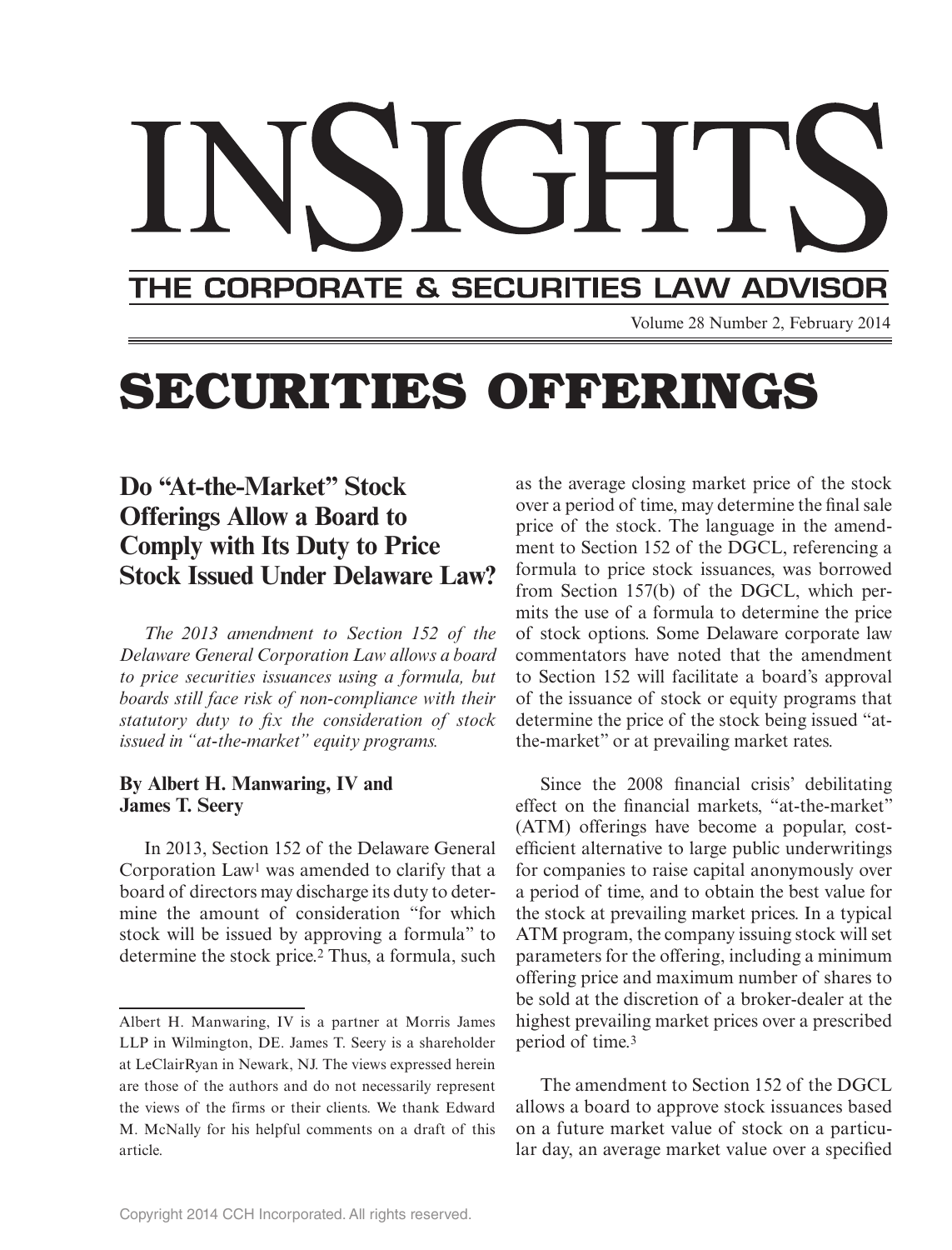time period in the future, or some other formula that would allow calculation of the stock price at a precise or fixed amount in the future. But, in a typical ATM offering, while the brokerdealer is seeking to sell the stock being issued at the highest market price, the stock is sold at the discretion of the broker-dealer at the prevailing market price on any given day during the prescribed period of time, subject to the minimum price set by the board. Thus, the prices in typical ATM offerings are not based on a formula that would establish a fixed stock price in the future, but rather are subject to the fluctuations of the prevailing market prices for the stock over the prescribed period of time. Accordingly, the amendment to Section 152 may not give a board assurance that it has complied with its statutory duty to approve stock issuances priced "at-the-market."

The Delaware Courts have not yet been asked to decide whether a board complies with its statutory duty when it approves stock issuances priced "at-the-market" with a minimum offering price and maximum number of shares to be sold. Delaware precedent offers no assurance, however, that a board's duty to determine the price of stock issuances can be discharged by setting a floor or minimum price per share, and then delegating discretion to a broker, banker, or appraiser to depart upwards from the minimum price and fix the precise amount of consideration.4 Accordingly, a typical ATM offering could possibly result in uncertainty regarding the authorization of the stock issuance.

There are dire consequences for defectivelyissued stock. Defects in the authorization of stock could result in the putative shares being found void and a nullity, which in turn may affect the validity of subsequent corporate acts, even if invalidation would be inequitable.<sup>5</sup> In 2013, the DGCL was amended to permit ratification of defective corporate acts, and to vest the Delaware Court of Chancery with jurisdiction over matters relating to the cure of defective corporate acts.6 Even with the availability of the self-help remedy to now cure defective corporate acts under the DGCL, the risks and potential liability to issuers, brokers, and investors in ATM offerings for defectively-issued stock are not comforting.

There are, however, two options available under Delaware law to price securities issuances in ATM offerings that provide some assurance that a board has satisfied its statutory duty to determine the price of stock issued under DGCL Section 152. The first option is for the board to form and delegate its power to a committee of the board to approve the price of stock issuances "atthe-market."7 After a broker decides to sell stock at the prevailing market price on any given day, a pricing committee of the board is quickly contacted to perform the perfunctory act of approving the sale price between the broker's pricing of the sale and the sale's closing. This first option is both inefficient and impractical.

#### *A typical ATM offering could possibly result in uncertainty regarding the authorization of the stock issuance.*

The second option is for the board to approve a maximum and minimum price for stock being issued, and to delegate to a broker to fix the exact price of the stock within the price range determined by the board. Whether this second option would allow a board to comply with its statutory duty to determine the price of stock issuances is, however, unclear under Delaware law. While the Delaware Court of Chancery has suggested that a range of prices or consideration delegated to a broker to fix the exact price of the stock within the range might satisfy a board's statutory duty, the acceptable size of the price ranges or consideration that would allow a board to fulfill its duty are unclear under Delaware Court of Chancery precedent.8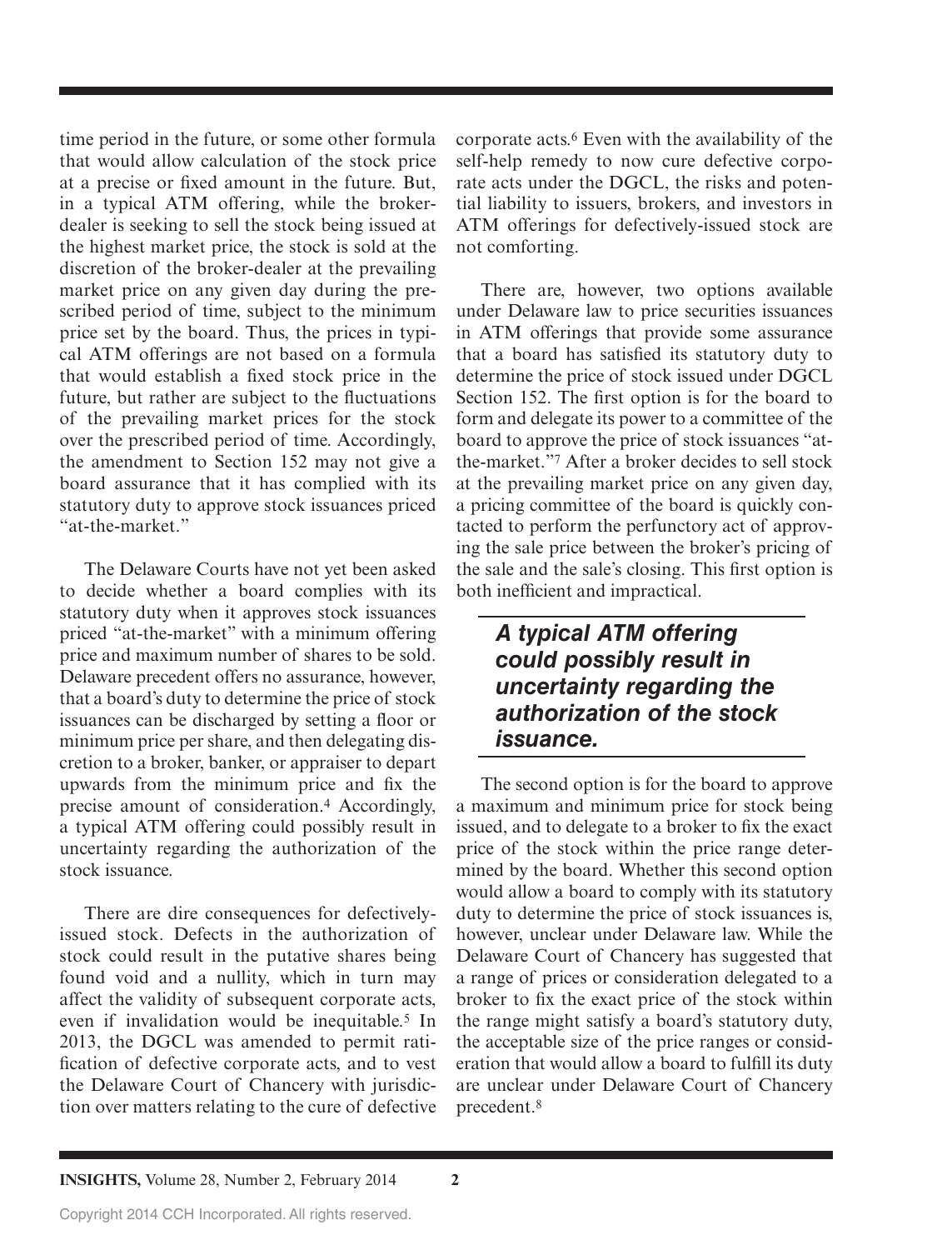In sum, while ATM offerings are an attractive method for issuers to raise capital in precarious financial markets, the benefits of ATM offerings present difficult issues for a board seeking to ensure compliance with its statutory duty to determine the price of the company's stock.

#### **A Board's Duty to Price Stock Issuances**

In requiring strict compliance with statutory formalities when a company issues stock, the Delaware Supreme Court has emphasized that the " 'issuance of corporate stock is an act of fundamental legal significance having a direct bearing upon questions of corporate governance, control and the capital structure of the enterprise. The law properly requires certainty in such matters.'"<sup>9</sup> Chancellor Strine of the Delaware Court of Chancery has explained that "[t]his mandate is premised on a 'sensible assumption … the capital structure and ownership of corporations are matters of great importance and should be settled with clarity.'"<sup>10</sup> In the context of determining board compliance with statutory formalities in stock issuances, "law trumps equity."11

"To ensure certainty, [the Delaware General Corporation Law requires] board approval and a written instrument evidencing the relevant transactions affecting issuance of stock and the corporation's capital structure … ."12 Section 152 of the DGCL requires a board to determine the "'consideration … for subscriptions to, or the purchase of, the capital stock of a corporation.' "13 Thus, in a sale of stock being issued to a purchaser, directors must approve the sale price of the stock.14 The Delaware Supreme Court has emphasized that "[t]his duty is considered so important that the directors cannot delegate it to the corporation's officers<sup>"15</sup>

The Delaware Courts have not yet been asked to decide whether an ATM stock offering priced "at-the-market" with a minimum offering price and maximum number of shares to be sold complies with the DGCL. Delaware Court precedent

offers no assurance, however, that a board's duty to determine the price of stock can be discharged by setting a floor or minimum price per share, and then delegating to a broker, banker, or appraiser the discretion to depart upwards from the minimum price and fix the sale price for the stock being issued.16 For example, in the seminal case, *Field v. Carlisle Corp.*, former Vice Chancellor Seitz held that a board's setting an upper limit on the value of property to be received as consideration for the issuance of a company's stock is insufficient to discharge its duty to determine the amount of consideration for the stock issuance. Former Vice Chancellor Seitz reasoned that the company's board improperly had delegated its statutory duty to an appraiser to fix the value of consideration to be received for the company's stock, subject only to the upper limit on value.<sup>17</sup> Similarly, in fulfilling its duty to fix the consideration in a merger under DGCL Section 251(b), a board may not set a floor or minimum price per share, and then delegate to an investment banker or financial advisor the discretion to fix the merger price, subject only to the floor or minimum price.<sup>18</sup>

Thus, the typical ATM offering, in which a broker sells stock being issued at the prevailing market price subject to the minimum price set by the board, may possibly not comply with a board's duty to price stock issuances under DGCL Section 152. If stock is invalidly issued, the putative shares may be void and treated as a nullity for purposes of validating subsequent corporate acts $19$ —if not ratified by the self-help remedy for defective corporate acts in new DGCL Section 204, or validated by the Court of Chancery under new DGCL Section 205.

DGCL Section 152 was amended in 2013 to clarify that a board may determine the price of a stock issuance by using a formula. Some Delaware corporate law commentators have noted that this amendment will help boards price securities issued in ATM offerings in compliance with their statutory duty under Section 152.20 But, since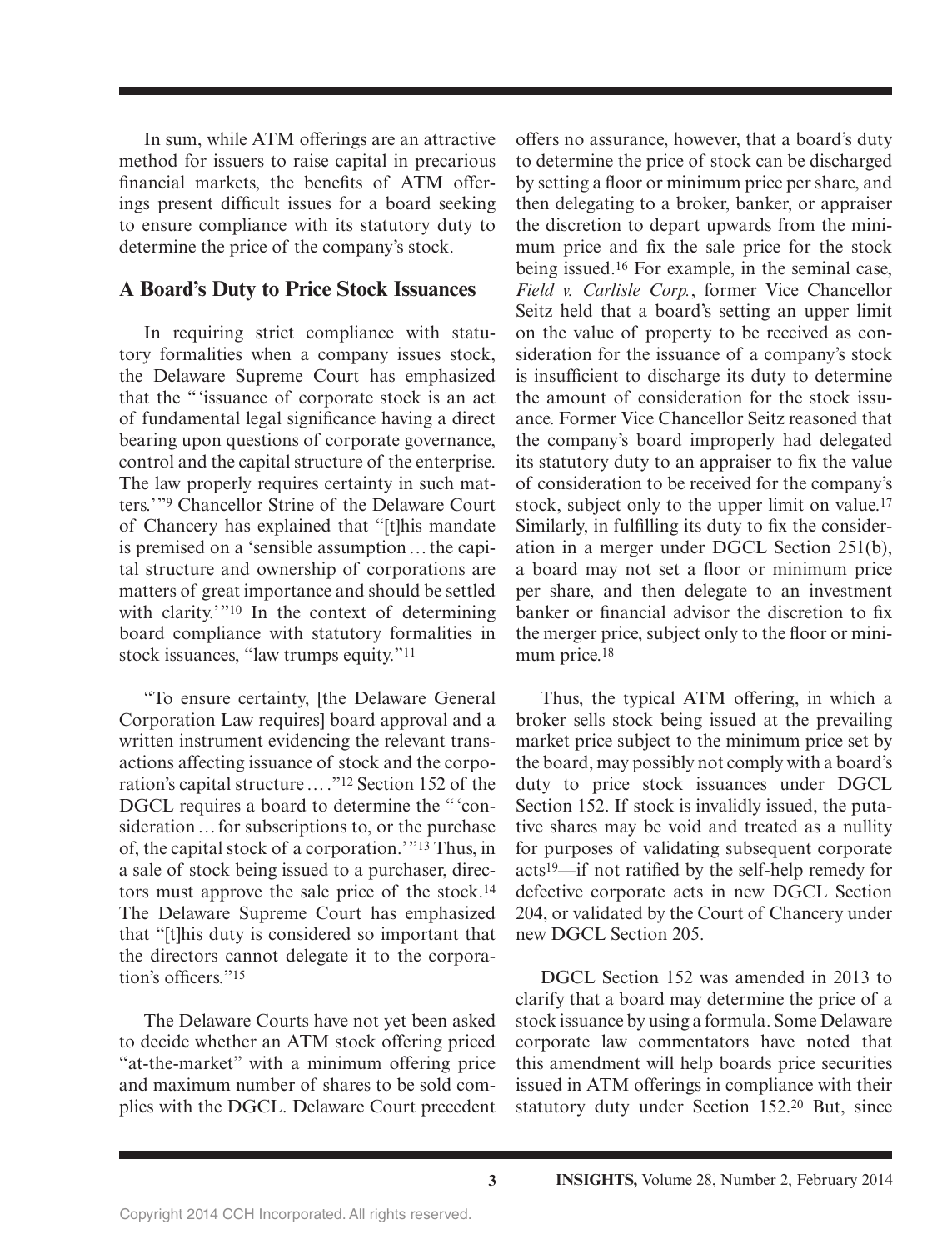the prices in typical ATM offerings are not based on a formula that would establish a fixed stock price in the future, the amendment does not go far enough to expressly allow a board to set a floor or minimum price in an ATM offering, and then delegate to a broker the discretion to depart upwards from the minimum price and fix the sale price based on an actual trade at a future prevailing market price.

#### **Options for Board to Price Securities Issuances in ATM Offerings**

Two options are available under Delaware law that provide some assurance that a board has complied with its duty to price securities issued in ATM offerings under DGCL Section 152. In the first option, a board approves the price of the shares sold in the ATM offering. Since the process of securing approval from the whole board of the stock price after a broker decides to sell stock at the prevailing market price on any given day is impractical, the board is advised to form and delegate its power to a committee of the board to approve the price of stock issuances in the ATM offering.21 In short, between the time that the broker decides to sell stock at the prevailing market price and the closing of the sale, a properly-authorized committee of the board would quickly execute a written consent approving a schedule of the sales on any given day.

#### *The acceptable size of the price ranges or consideration that would allow a board to satisfy its statutory duty is unclear.*

In addition to being inefficient, the pricing committee's act of approving the sale price between the broker's pricing of the sale and the sale's closing often is merely perfunctory due to the relatively limited time available for the committee to consider the sufficiency of the price of

the stock being sold before the closing of the sale in an ATM offering. Thus, while providing technical compliance with a board's statutory duty to determine the price of the stock issuance, query whether the committee's perfunctory approval of the sale price serves the salutary Delaware corporate law policies, underlying a board's duty to determine the value of consideration in a stock issuance.22 Moreover, since the putative shares are not validly issued under DGCL Section 152 until the committee approves the sale price, corporate issuers can only give qualified opinions that the putative shares being sold will be valid upon the committee's future authorization to issue the shares at the sale price in the ATM offering. Qualified opinions from an issuer concerning the validity of the issuance of its stock expose broker-dealers selling the stock in ATM offerings to greater risk of liability.

The second option is for the board to approve a maximum and minimum price for stock being issued, and to delegate to a broker to fix the exact price of the stock within the price range determined by the board. Since no Delaware Court has yet ruled that a price range or range of consideration discharges a board's statutory duty to determine the price of stock issued under DGCL Section 152, whether this second option would allow a board to comply with its statutory duty is unclear. But, Delaware case-law authorities, as well as the language of Section 152 itself, authorizing issuances for an amount of "consideration" (*e.g.*, which language does not limit the amount of consideration to a precise or exact price) suggest that a range of consideration delegated to a broker to fix the exact price of the stock "at-themarket" within the range might satisfy a board's statutory duty under DGCL Section 152.23

Further, the acceptable size of the price ranges or consideration that would allow a board to satisfy its statutory duty under DGCL Section 152 also is unclear. The Delaware Court of Chancery, however, has provided some guidance to help a board determine an acceptable price range for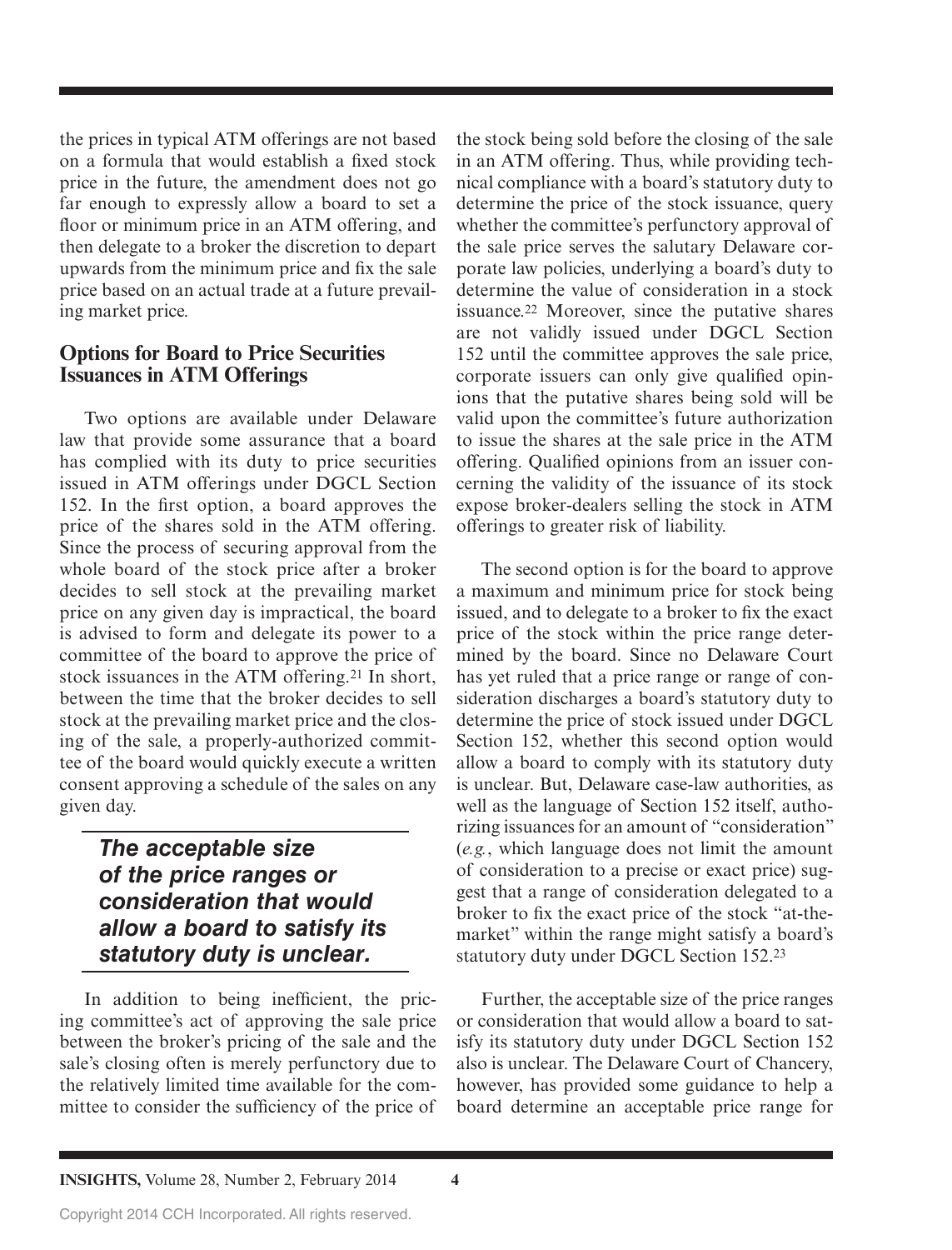stock issuances.24 While these guidelines do not provide a precise formula for acceptable ranges of consideration, they suggest that the smaller the range of consideration (based on the quantity of shares being issued multiplied by the range differential between the minimum and maximum price-per-share) and the larger a company's size or capitalization, the more likely that a board's determination of a range of consideration for an issuance of stock will satisfy its duty under DGCL Section 152.25 In short, the smaller the price range or range of consideration and the larger the size of the company, the less likely that the spread in the price range will be significant, or of "real substance," mandating that a board consider the exact or precise price within the range under Section 152.26

#### *Consideration should be given as to whether further amendment to Section 152 of the DGCL is appropriate.*

In sum, the options available to a board seeking to ensure compliance with its duty to price securities issued in ATM offerings are either impractical, or of uncertain validity. Due to the limitations in these options and the rise in popularity of ATM offerings in response to the chaos in the financial markets, consideration should be given as to whether further amendment to Section 152 of the DGCL is appropriate to expressly permit board compliance with its statutory duty to determine the price of stock in ATM offerings.

#### **Amendment of Section 152 to Facilitate ATM Offerings**

One school of thought counsels against further amendment to Section 152 of the DGCL to facilitate a board's compliance with its statutory duty to determine the price of stock in ATM offerings. This school of thought reasons that longstanding Delaware case law, interpreting

Section 152 and its statutory predecessors to require that a board of directors determine the amount of consideration for corporate stock issuances, is premised on acts of fundamental legal significance concerning the company's capital structure, control, and good corporate governance. Thus, capital structure and ownership of corporations are matters so fundamental to corporate control and governance that they must be settled by a board and with clarity under Delaware corporate law. As former Vice Chancellor Seitz emphasized in *Field*, while a board may employ financial advisors to help the board determine the amount of consideration to be received for issuance of the company's stock, these advisors are employed to aid the directors, but the board's discretion is not delegated to the financial advisors; instead, the final determination of the value of the consideration remains with the directors.<sup>27</sup>

Another school of thought posits, however, that further amendment of Section 152 to accommodate ATM offerings would comport with Delaware corporate law policies and is necessary to keep Delaware at the forefront of corporate law and the State of first choice for incorporation. ATM offerings continue to increase in popularity as an alternative to public underwritings for a company to raise capital anonymously and at the highest prevailing market prices in order to obtain the best value for its stock issuances and raise the most capital for its needs.

While facilitating a board's compliance with its statutory duty to determine the price of stock in ATM offerings may not be the determinative factor in deciding where to incorporate, faced with aggressive competition from other states to usurp the Delaware corporate law franchise, the ability to ensure that stock is issued validly in ATM offerings is certainly a factor to consider in the decision where to incorporate today. Indeed, Illinois, Maryland, New Mexico, and Pennsylvania have corporate statutes that expressly validate the issuance of shares in a typical ATM offering, in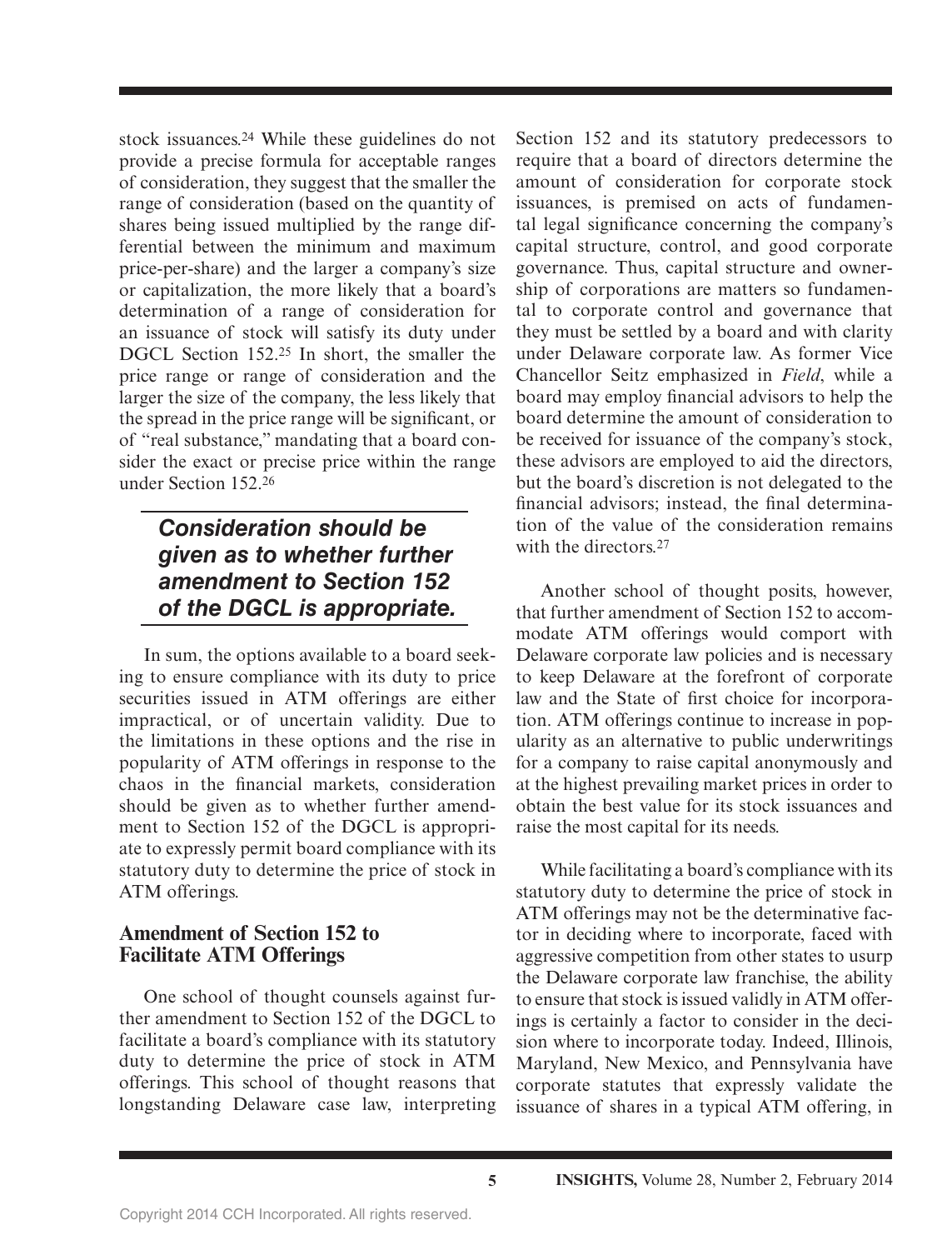which the board sets a minimum offering price and maximum number of shares to be sold at the highest prevailing market prices over a prescribed period of time.28

#### *The final determination of the value of the consideration remains with the directors.*

Moreover, query whether a typical ATM offering undermines Delaware corporate law policies. When a board with the aid of its financial advisors has determined a minimum price or range of consideration that is acceptable to the board for a stock issuance to raise necessary capital, and then delegates to a broker to sell the stock at the highest prevailing market price above the minimum or within the range of consideration in order to obtain the best value for the company's stock, has not the board fulfilled its duty to maximize value in the company's capital structure, and met the interests of both the company and its existing shareholders? Indeed, an ATM offering allows the company the opportunity to obtain the highest price for its stock, raising the most capital to meet the company's requirements, while having the least dilutive effect on the value of the stock of existing shareholders. Finally, in comparing a pricing committee's perfunctory approval of a sale price between a broker's pricing of the sale and the sale's closing in an ATM offering, which option presently is being recommended by some Delaware counsel to ensure technical compliance with a board's statutory duty to determine the price of a stock issuance, the above method of board approval of a minimum price or range of consideration with the aid of financial advisors is more true to actually serving the salutary Delaware corporate law policies.

#### **Conclusion**

In sum, ATM offerings are an increasingly popular method for issuers to maximize their ability to obtain the best value for their stock in precarious financial markets while raising the most capital to meet their requirements. But, even with the 2013 amendment to Section 152 of the Delaware General Corporation Law, which allows boards to price securities issuances using a formula, ATM offerings continue to present difficult issues for a board seeking to ensure certainty regarding its compliance with its statutory duty to determine the amount of consideration to be received for stock issuances.

The board-pricing-committee and range-ofconsideration options available to a board seeking to ensure compliance with its duty to price securities issuances in ATM offerings under Delaware law are impractical, inefficient, or of uncertain validity. Accordingly, due to the limitations in these options and the rise in popularity of ATM offerings, further amendment of Section 152 to expressly permit board compliance with its duty to price securities issuances in ATM offerings is warranted to maintain Delaware's preeminence in the corporate law arena.

#### **Notes**

1. Delaware General Corporation Law is hereinafter referred to as DGCL.

2. H.B. 127, 147th General Assembly 13, 79 Del. Laws, ch. 72, Section 3 (2013) (comment in legislative synopsis to amendment to DGCL Section 152). The amendment adds the following sentence to Section 152 of the DGCL: "The board of directors may determine the amount of such consideration by approving a formula by which the amount of consideration is determined." 8 *Del. C.* Section 152.

3. Barbara J. Endres & Kersti Hanson, *At-the-Market Offerings-Implications of Regulation M*, 43 Rev. Sec. & Commodities Reg. 1, 2 (2010). At-the-market offerings must comply with the requirements of Rule 415(a)(iv) under the Securities Act of 1933.

4. *Omnioffices, Inc. v. Kaidanow*, 2001 WL 1701683, at \*11 (D.D.C. Sept. 12, 2001) (summary of Delaware cases, ruling that board may not satisfy its statutory duty to determine the price of its stock by setting a floor or minimum price per share, and delegating discretion to a third party to depart upwards to determine the precise amount of consideration for the stock being issued), *rev'd on other grounds,* 321 F.3d 165 (D.C. Cir. 2003).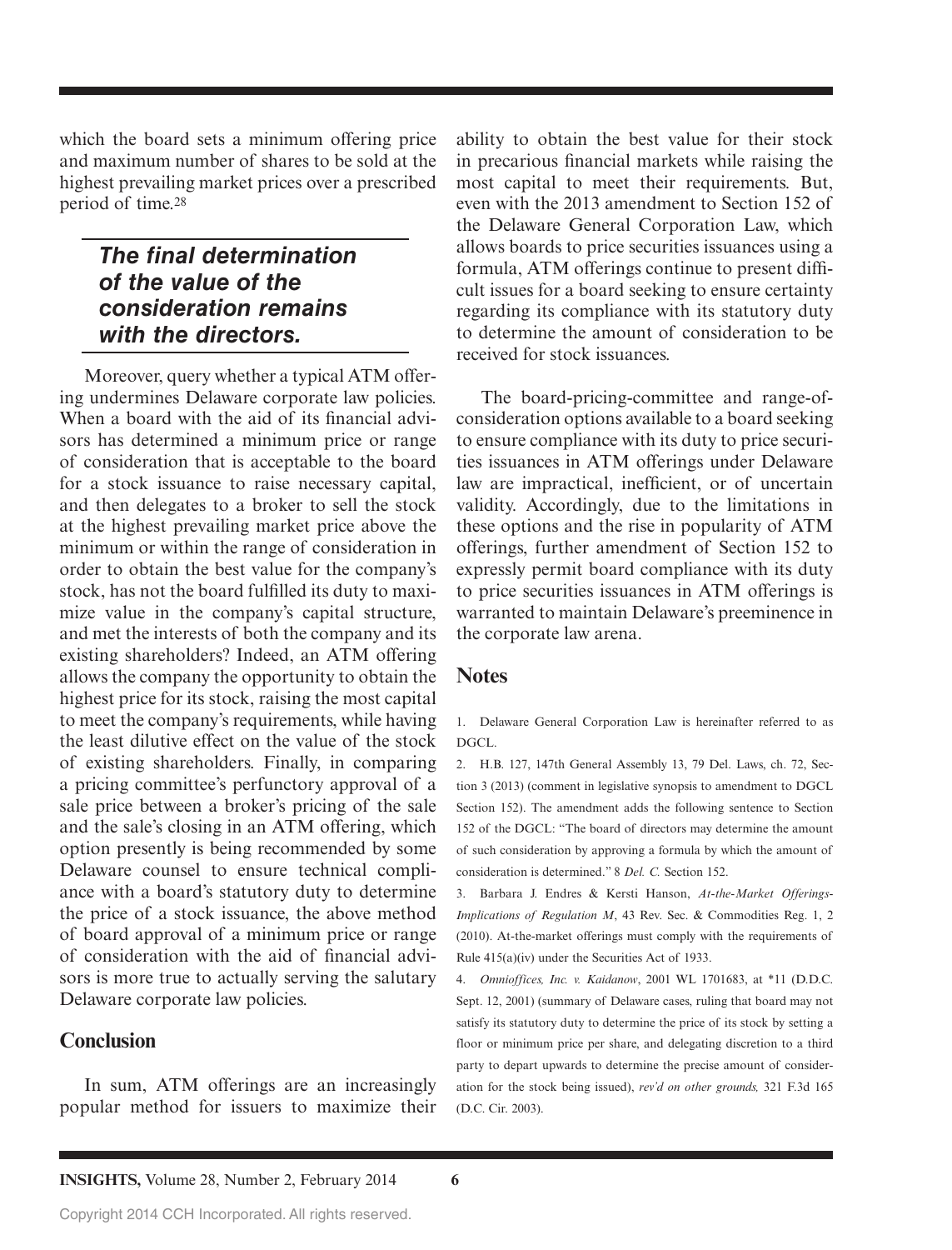5. *STAAR Surgical Co. v. Waggoner*, 588 A.2d 1130, 1136-37 (Del. 1991).

6. 8 *Del. C.* Sections 204, 205. H.B. 127, 147th General Assembly 13, 79 Del. Laws, ch. 72, Sections 4, 5 (2013) (legislative synopsis to amendment to DGCL Section 204 provides that "'defective corporate acts' and 'putative stock' shall not be void or voidable solely due to a 'failure of authorization', if ratified as provided in Section 204 or if validated by the Court of Chancery in a proceeding pursuant to new Section 205. Section 204 is intended to overturn the holdings in case law, such as *STAAR Surgical Co. v. Waggoner*, 588 A.2d 1130 (Del. 1991) and *Blades v. Wisehart*, 2010 WL 4638603 (Del. Ch. Nov. 17, 2010), that corporate acts or transactions and stock found to be 'void' due to a failure to comply with the applicable provisions of the General Corporation Law or the corporation's organizational documents may not be ratified or otherwise validated on equitable grounds.").

7. *See* John Mark Zeberkiewicz & Tiffany N. Piland, *Valid Issuance of Capital Stock*, 44 Rev. Sec. & Commodities Reg. 191, 196 (2011) (citing 8 *Del. C.* Section 141(c)).

8. *See Field v. Carlisle Corp.*, 68 A.2d 817, 821 (Del. Ch. 1949) (Seitz, V.C.).

9. *Grimes v. Alteon Inc.*, 804 A.2d 256, 261 (Del. 2002) (quoting *STAAR Surgical Co. v. Waggoner*, 588 A.2d 1130, 1136 (Del. 1991)).

10. *Blades v. Wisehart*, 2010 WL 4638603, at \*10 (Del. Ch. Nov. 17, 2010) (quoting *Liebermann v. Frangiosa*, 844 A.2d 992 1004 (Del. Ch. 2002)), *aff'd sub nom*. *Wetzel v. Blades*, 35 A.3d 420 (Del. 2011) (TABLE).

11. *Blades v. Wisehart*, 2010 WL 4638603, at \*10 (Del. Ch. Nov. 17, 2010) (citing *STAAR Surgical Co. v. Waggoner*, 588 A.2d 1130 (Del. 1991)), *aff'd sub nom*. *Wetzel v. Blades*, 35 A.3d 420 (Del. 2011) (TABLE), *but see* 8 *Del. C.* Section 204(a) (In 2013, the DGCL was amended to provide a self-help remedy: "no defective corporate act or putative stock shall be void or voidable solely as a result of a failure of authorization if ratified as provided in this section or validated by the Court of Chancery in a proceeding brought under Section 205 of this title").

12. *Grimes v. Alteon Inc.*, 804 A.2d 256, 261 (Del. 2002).

13. *Id.* (quoting 8 *Del. C.* Section 152); *Olson v. EV3, Inc.*, 2011 WL 704409, at \*12-13 (Del. Ch. Feb. 21, 2011) ("longstanding Delaware case law interpreting Section 152 and its statutory predecessors requires that the board of directors determine the sufficiency of the consideration received for shares") *.*

14. *Grimes*, 804 A.2d at 261 (citing *Field v. Carlisle Corp.*, 68 A.2d 817, 818 (Del. Ch. 1949)).

15. *Id.* (citing *Field*, 68 A.2d at 818).

16. *Omnioffices, Inc. v. Kaidanow*, 2001 WL 1701683, at \*11 (D.D.C. Sept. 12, 2001) (summary of Delaware case law that a "board's  statutory duty to determine the price of its stock is not discharged by setting floor price per share"), *rev'd on other grounds,* 321 F.3d 165 (D.C. Cir. 2003); s*ee also Aveta Inc. v. Cavallieri*, 23 A.3d 157, 178 (Del. Ch. 2010) (setting a "dubious floor price and delegate[ing] to a financial advisor unfettered discretion to depart upwards" to fix the merger price for the stock of a company is an improper delegation of board authority).

17. *Field v. Carlisle Corp.*, 68 A.2d 817, 820-21 (Del. Ch. 1949) (Seitz, V.C.).

18. *Jackson v. Turnbull*, 1994 Del. Ch. WL 174668, at \*4-5 (Del. Ch. Feb. 8, 1994), *aff'd*, 653 A.2d 306 (Del. 1994) (TABLE); *see also Clark Mem'l College v. Monaghan Land Co.*, 257 A.2d 234, 241 (Del. Ch. 1969) (directors setting minimum sale price for company's assets, and delegating to company's officers authority to fix terms and conditions of the sale, including the sale price of the assets, was an improper delegation of authority conferred on the board by the stockholders' resolution empowering the sale of the company's assets under DGCL Section 271(a)).

19. *STAAR Surgical Co. v. Waggoner*, 588 A.2d 1130, 1136-37 (Del. 1991).

20. *See, e,g.*, John F. Grossbauer and Mark A. Morton, *2013 Amendments to the Delaware General Corporation Law,* 1, 7 (July 26, 2013), available at *http://www.potteranderson.com/uploads/1183/doc/2013\_ Amendments\_to\_the DGGL\_July\_2013.pdf* (Section 152 "expressly permits the board of directors of a Delaware corporation to determine the amount of consideration by using a formula. This will facilitate pricing of securities issuances 'at the market.' ").

21. *See* John Mark Zeberkiewicz & Tiffany N. Piland, *Valid Issuance of Capital Stock*, 44 Rev. Sec. & Commodities Reg. 191, 196 (2011) (citing 8 *Del. C.* Section 141(c)).

22. *See Grimes v. Alteon Inc.*, 804 A.2d 256, 261 (Del. 2002) (quoting *STAAR Surgical Co. v. Waggoner*, 588 A.2d 1130, 1136 (Del. 1991)).

23. *Field v. Carlisle Corp.*, 68 A.2d 817, 821 (Del. Ch. 1949) (Seitz, V.C.); *Omnioffices, Inc. v. Kaidanow*, 2001 WL 1701683, at \*10 (D.D.C. Sept. 12, 2001), *rev'd on other grounds,* 321 F.3d 165 (D.C. Cir. 2003).

24. *See Field*, 68 A.2d at 821.

25. *See Field*, 68 A.2d at 821; *Omnioffices,* 2001 WL 1701683, at \*10.

26. The following sample board resolution approves a range of consideration, incorporating a formula, that may be effective to discharge a board's statutory duty under Section 152 of the DGCL:

The Board of \_\_\_\_\_\_\_\_\_\_\_\_ (the "Company") hereby authorizes the issuance of [QUANTITY] shares of the Company's common stock, par value 0.001 per share, for an amount of consideration to be determined in accordance with the following formula:

The Board authorizes [broker] to sell up to [QUANTITY] shares of the Company's common stock, par value 0.001 per share, at or